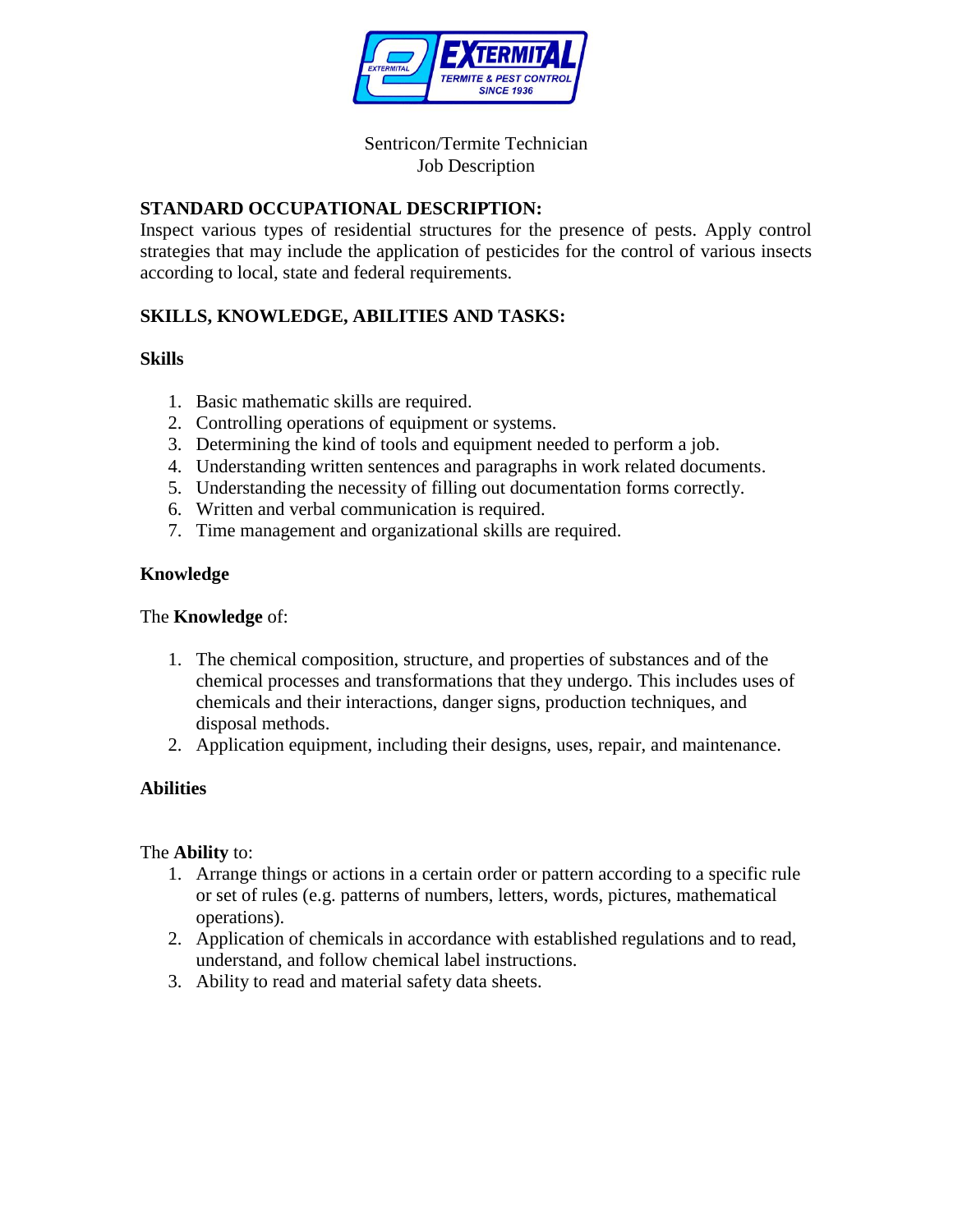

# **Tasks**

- 1. Display and maintain good written and oral communication.
- 2. Complete all paperwork to meet all Company, State and Federal guidelines.
- 3. Cut or bore openings in building or surrounding concrete, access infested areas, insert nozzle, and inject pesticide to impregnate ground.
- 4. Study preliminary reports and diagrams of infested area and determine treatment type required to eliminate and prevent recurrence of infestation.
- 5. Measure area dimensions requiring treatment, using rule & calculate treatment requirements.
- 6. Operate auger in safe and responsible manner.
- 7. Ability to read and understand a graph of a structure.
- 8. Drive vehicle in a responsible manner.
- 9. Maintain customer relationships to keep cancellations to a minimum.
- 10. Some bending, lifting, climbing and squatting are required.
- 11. Will be carrying up to 75 pounds periodically throughout the day.
- 12. On occasion there will be a need to have up to a 70lb pulling pressure capability to remove impacted materials.
- 13. Maintain a professional image while conducting company business.
- 14. Obtain state or multiple state certifications within 1 year of employment.
- 15. Other duties as assigned.

## **Education and Personal Requirements**

- 1. High school graduate or equivalent is a minimum.
- 2. Good driving record for the past three years.
- 3. No DUI's for the past seven years.
- 4. No Felonies.
- 5. Extermital is a **Drug Free Safe Workplace** and all applicants considered for hire will undergo a physical and drug screen before starting any employment.